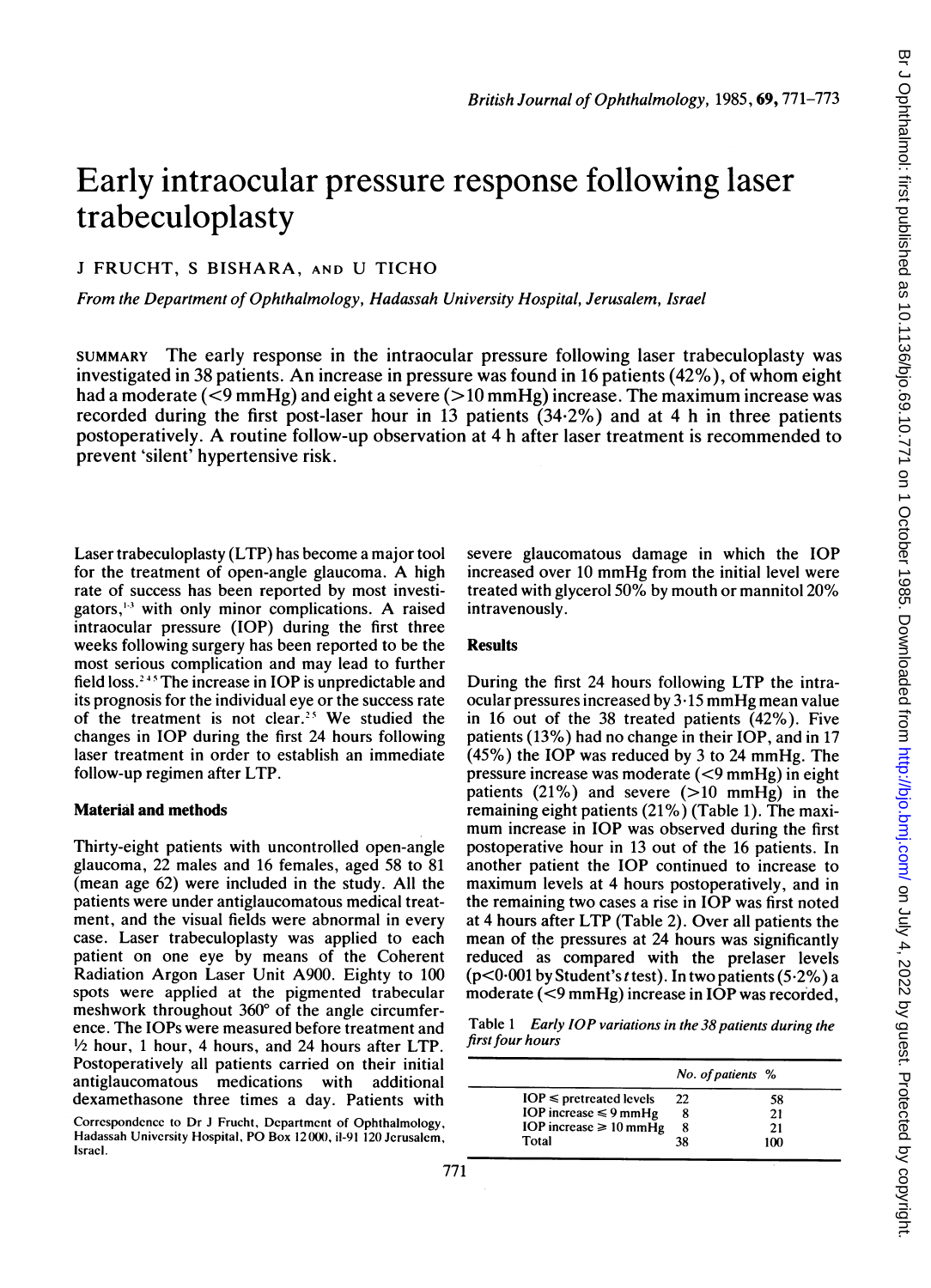Table 2 Initial and maximum IOP increase in 16 patients during the first four hours after  $LTP$ 

| Time           | Initial pressure rise<br>(mmHg) |               | Maximal pressure rise<br>(mmHg) |               |
|----------------|---------------------------------|---------------|---------------------------------|---------------|
|                | No. of<br>patients              | $Mean \pm SD$ | No. of<br>patients              | $Mean \pm SD$ |
| 1/2 h          | 9                               | $6.0 + 3.28$  |                                 | $7.25 + 4.7$  |
| 1 <sub>h</sub> |                                 | $6.4 + 2.82$  | q                               | $9.55 + 4.1$  |
| 4 h            | 2                               | 11            |                                 | $10 + 5.29$   |

and in only one patient the pressure during the first 24 hours following LTP could not be controlled by intravenous mannitol, so that surgical intervention was required. Table 3 demonstrates pressure changes in the group with moderate postlaser pressure increase ( $\leq$ 9 mmHg). As shown in this table, in six out of the eight patients the peaks present at the first postoperative hour had dropped by 4 h and remained as such thereafter. In the other group of eight patients (23-6%) who had <sup>a</sup> severe increase in IOP (>10 mmHg) <sup>a</sup> single dose of hyperosmotics was required to control the pressure.

Mild anterior uveitis was observed in all the cases. The severity of the inflammatory process did not correlate with the IOP levels.

### **Discussion**

All investigators have agreed that an acute increase of IOP may lead to further deterioration of visual field in a glaucomatous eye. Therefore it is of high importance to investigate the timing and levels of such pressure elevation which may occur as a 'silently' during the first 24 hours postoperatively and thus prevent the risk. In our series of 38 patients 16 (42%) had an increase in IOP following LTP. This finding is in keeping with those of other studies.<sup>1\*</sup> Krupin et al.<sup>6</sup> in <sup>a</sup> similar study reported that more than 50% of their patients had an increased IOP over prelaser mean values, but in only 14% was additional medical therapy required. Hoskins et al.<sup>4</sup> reported an increase in IOP in 34% of his patients and persistently raised tension over <sup>24</sup> hours in 6% only. As results reported here show, 13 of the patients (34-2%) had a maximum increase in IOP already during the first postoperative hour. This is similar to Krupin et al.'s study,<sup>6</sup> which concluded that the IOP should be followed up for 1-2 hours postoperatively and those patients who have a clinically significant increase should be followed up for at least 24 hours.

According to our findings, in agreement with those of Weinreb et al., if the raised pressure had declined from its peak after that period, a further increase was unlikely. However, attention should be drawn to the

Table 3 Pressure changes in eight patients with moderate increase of IOP (<9 mmHg)

|        | Before LTP 10P | $(mmHg)$ ,<br>30–60 min<br>after LTP | 4 h after<br><b>LTP</b> | 24 h after<br><b>LTP</b> |
|--------|----------------|--------------------------------------|-------------------------|--------------------------|
| Case 1 | 23             | 32                                   | 20                      | 16                       |
| Case 2 | 28             | 32                                   | 29                      | 17                       |
| Case 3 | 22             | 30                                   | 26                      | 19                       |
| Case 4 | 26             | 30                                   | 27                      | 20                       |
| Case 5 | 23             | 30                                   | 26                      | 16                       |
| Case 6 | 24             | 27                                   | 22                      | 16                       |
| Case 7 | 28             | 32                                   | 32                      | 24                       |
| Case 8 | 26             | 30                                   | 28                      | 20                       |

three patients in our series who had a maximum rise in IOP only four hours after LTP. In two of those it was first recorded at 4 h post laser treatment. Therefore it is suggested that routine follow-up should be extended to four hours postoperatively. Furthermore, in another study a routine six hours' follow-up was suggested.' On an outpatient regimen such a long follow-up might be inconvenient, but our findings suggest it should be considered.

Various factors may be associated with the acute increase in IOP. A post-LTP inflammatory response is one of them. Post-LTP iritis was observed in all our patients, but we could not correlate the increase in IOP with the inflammatory response. The inflammation may be mediated by prostaglandins or other endogenous hormones.<sup>9 10</sup> It may therefore be reasonable to assume that fewer burns given to the trabecular angle will induce less inflammatory response and will be associated with less IOP elevation. This line of thought was established by Wilensky and Weinreb,<sup>3</sup> who applied only 25 spots at  $90^{\circ}$  of the angle circumference. In their series only 2 out of 21 patients had an IOP increase of over <sup>10</sup> mmHg.

In our study the laser spots were targeted at the mid-trabeculum and resulted in pressure increases considerably higher than those in the reports in which the laser was applied to the anterior trabeculum.<sup>5811</sup>

In summary, we suggest a four-hour regimen of postoperative follow-up. longer evaluation and/or treatment are required if the IOP remains significantly raised.

#### References

<sup>I</sup> Wise JB. Long term control of adult opcn anglc glaucoma by argon laser trcatment. Ophthalmology (Rochester) 1981; 88: 197-202.

2 Thomas JV, Simmons RJ, Belcher CD III. Argon laser trabeculoplasty in the presurgical glaucoma patients. Ophthalmology (Rochester) 1982; 89: 187-92.

<sup>3</sup> Wilcnsky JT, Weinreb RN. Low dosc trabeculoplasty. Am <sup>J</sup> Ophthalmol 1983; 95: 423-6.